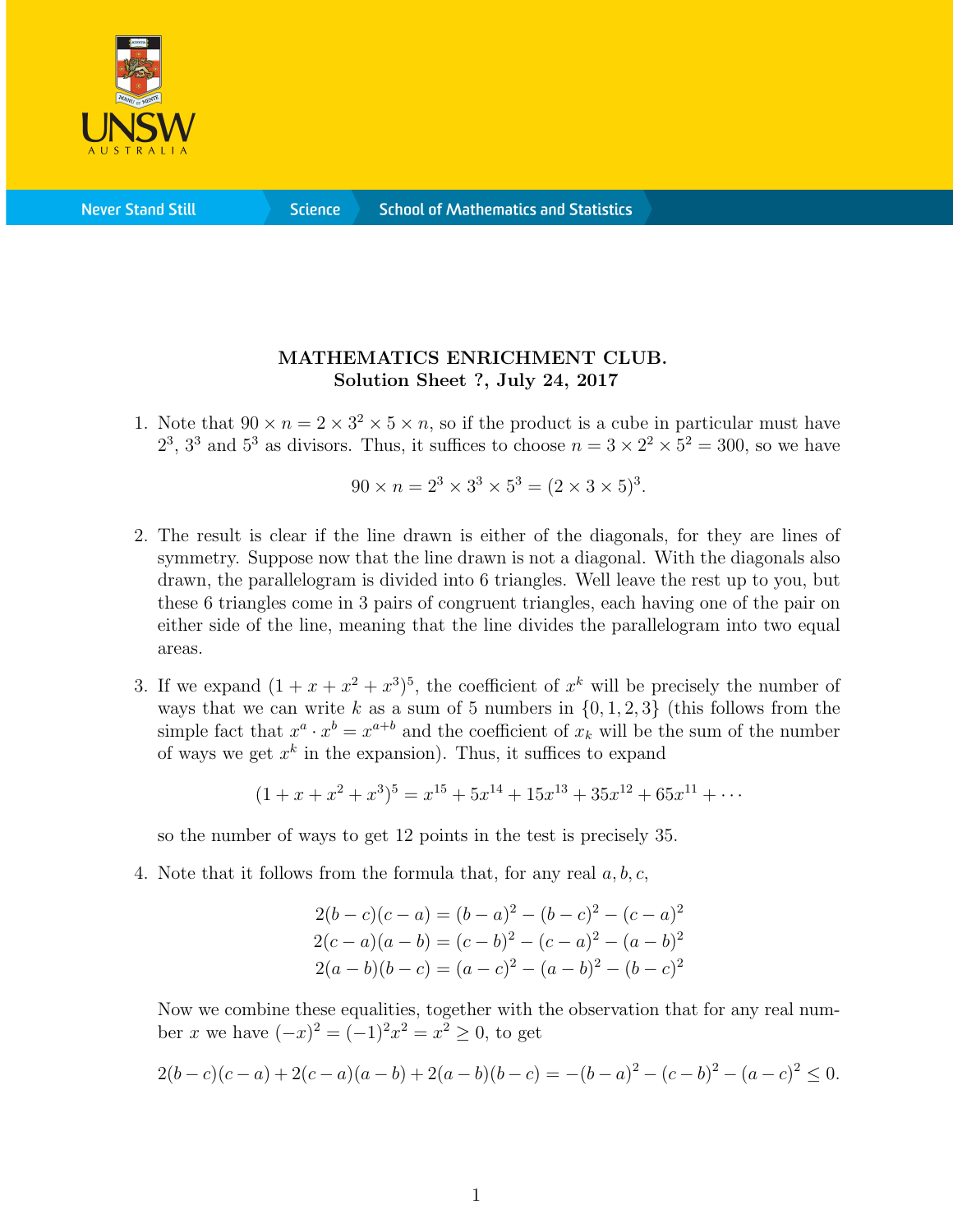5. Begin by constructing the equilateral triangle ADB. Draw the line CD to intersect AB at E. Draw EG parallel to DB and EF parallel to DA. Connect F and G, then the triangle  $EFG$  is equilateral. To prove this is true, construct  $B'A'$  parallel to  $BA$ and passing through D, and show that  $BB'D$  and  $AA'D$  are similar to  $GBE$  and  $FAE$ respectively.



6. Let us write the elements in A as  $a_1, \ldots, a_k$ , with

$$
a_1 < a_2 < \cdots < a_{k-1} < a_k.
$$

(a) Note that we can construct the chain

 $a_1 + a_1 < a_1 + a_2 < a_1 + a_3 < \cdots < a_1 + a_k < a_2 + a_k < \cdots < a_{k-1} + a_k < a_k + a_k$ 

of elements in  $A + A$  that has  $2k - 1 = 2|A| - 1$  distinct elements.

(b) If  $|A+A|=2|A|-1$  this implies that the elements in the chain are all the possible ones. Thus, we can construct the following chains

$$
a_1 + a_1 < a_1 + a_2 < a_1 + a_3 < a_1 + a_4 < \cdots < a_1 + a_k < a_2 + a_k < \cdots
$$
\n
$$
a_1 + a_1 < a_2 + a_1 < a_2 + a_2 < a_2 + a_3 < \cdots < a_2 + a_{k-1} < a_2 + a_k < \cdots
$$

of length  $2|A| - 1$ . Since element by element, both chains must coincide, in particular we have that for every  $i = 1, \ldots, k - 1$ 

$$
a_2 + a_i = a_1 + a_{i+1}
$$

which implies in particular that

$$
a_2 - a_1 = a_3 - a_2 = a_4 - a_3 = \dots = a_k - a_{k-1} = d
$$

or in other words: A is an arithmetic progression of difference d.